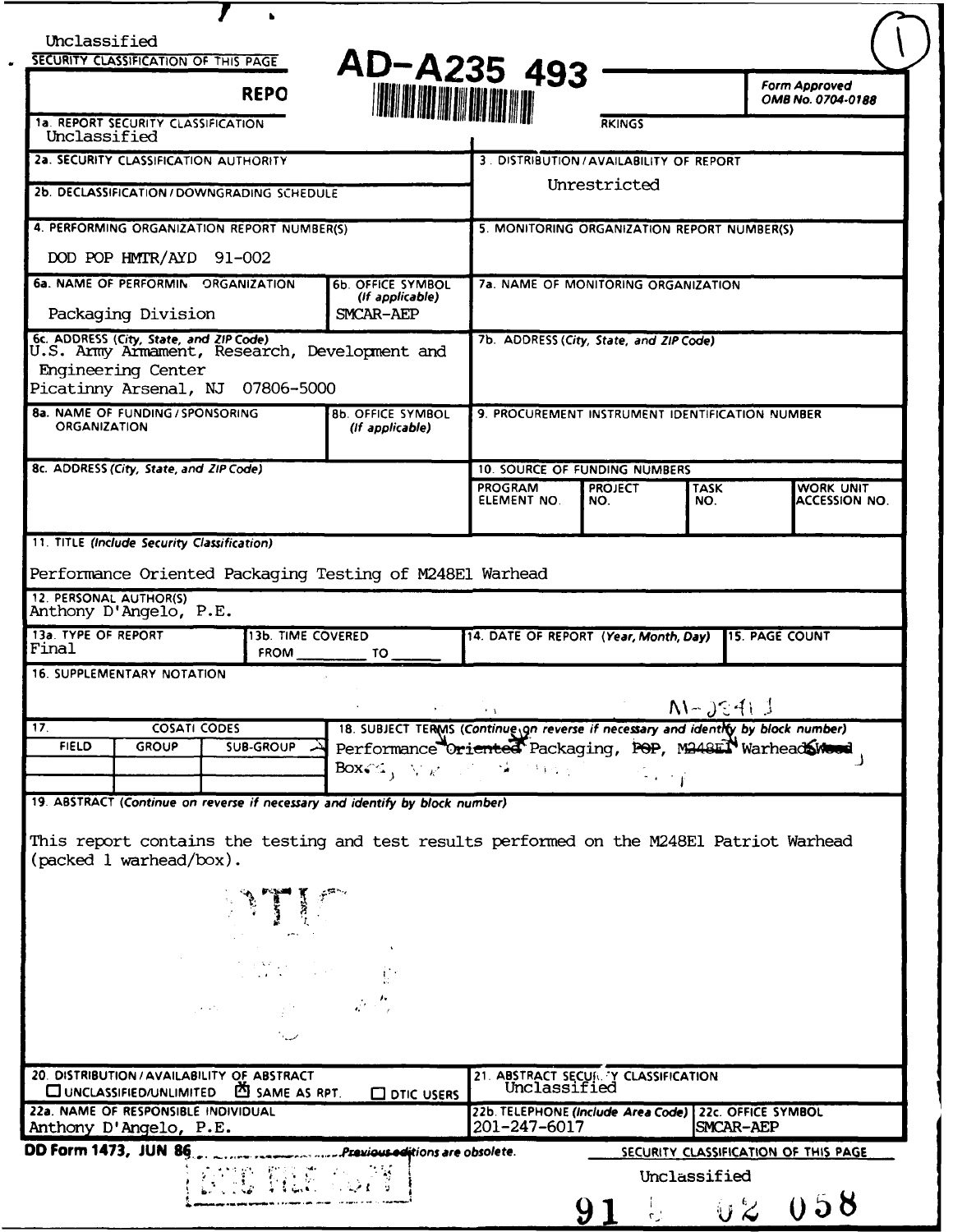1. DATA

### CONTAINER:

| Type: Container, Wood                                                                                        |               |
|--------------------------------------------------------------------------------------------------------------|---------------|
| UN Code: 4C1<br>Nomenclature: Box, Wood for Warhead                                                          | ∴fs           |
| Specification Number: PPP-B-621                                                                              | $\mathcal{A}$ |
| Drawing Number: 9340600<br>Material: Wood                                                                    |               |
| Capacity: 83.2 kg (183 lbs.)                                                                                 |               |
| Dimensions: 54.6 cm x 50.8 cm x 68.6 cm (21 1/2 in x 20 in x 27 in)<br>Gross Weight: $112$ kg $(246.4$ lbs.) |               |

### PRODUCT:

**Nme:** M248EI **Warhead** Drawing Number: 9340599 United Nations Number: 0286 United Nations Packing Group: II Physical State: Solid Amount per Container: 1 Warhead

### **2. BAKRON:**

This report contains the testing and test results performed on the M248E1 Warhead. Ite wod box (PN 9340600) contains 1 warhead and is packed in accordance with drawing no. 9340599. Tests were performed in accordance with Performance Oriented Packaging test regulations.

 $\epsilon^2$ 

### 3. TEST:

DROP

Boxes were dropped once each from 1.2 meters (4 feet). The boxes were dropped on 3 inch solid steel plate reinforced **by** 18 inches of crushed rock in 5 different orientations. The orientations were as follows:

Botton TOp Side, Long Side, Short Bottom Corner

## **LOOSE** CAR3D VIBRATION

Vibration test were performed on **3** boxes for 1 hour each. The frequency applied caused the box to be raised from the vibrating platform  $1/16$  in. (1.6 mm).

Ascession For NTIS GRAAL **,j DTI C** TAI, Unanoweed Justificant. <u> Ву. — -</u>  $\overline{a}$  and  $\overline{a}$ Distribut Availet:  $\mu_{\nu\epsilon}$  . itet. Gpeel.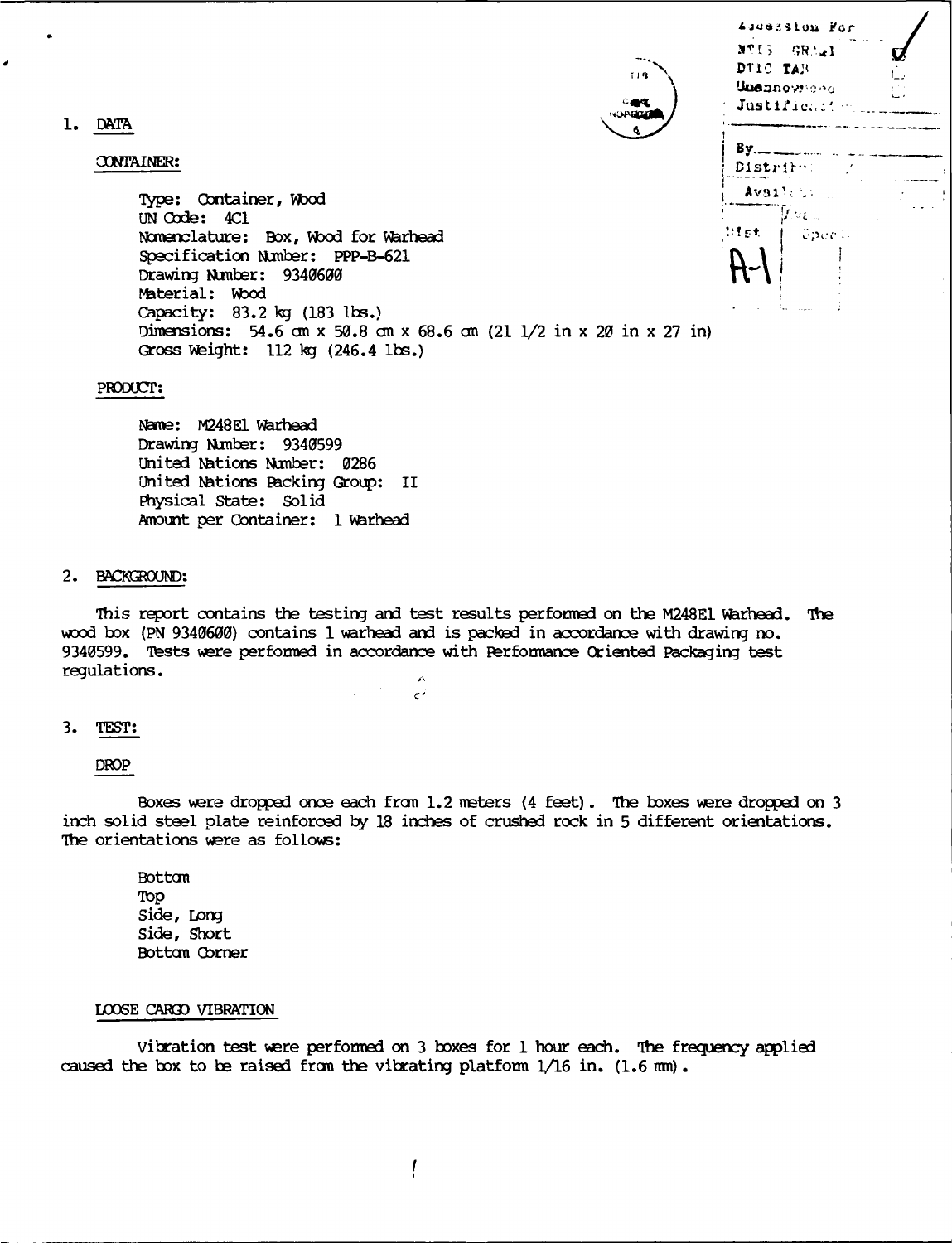# 4. **RESULTS:**

**The** containers passed all tests since **none** of **the** contents **were** discharged. 1hey are considered safe for international transportation in acordance with Perfomance Oriented Packaging regulations.  $-3.755$  FLD 18

**5.** RFER&CED MATERIAL:

 $\mathbb{R}^{n\times n}$ 

a. United Nations, "Transport of **Dangerous** (ods," 6th Edition

**b.** Federal Register Part II

 $\chi_{\rm{eff}}=1$